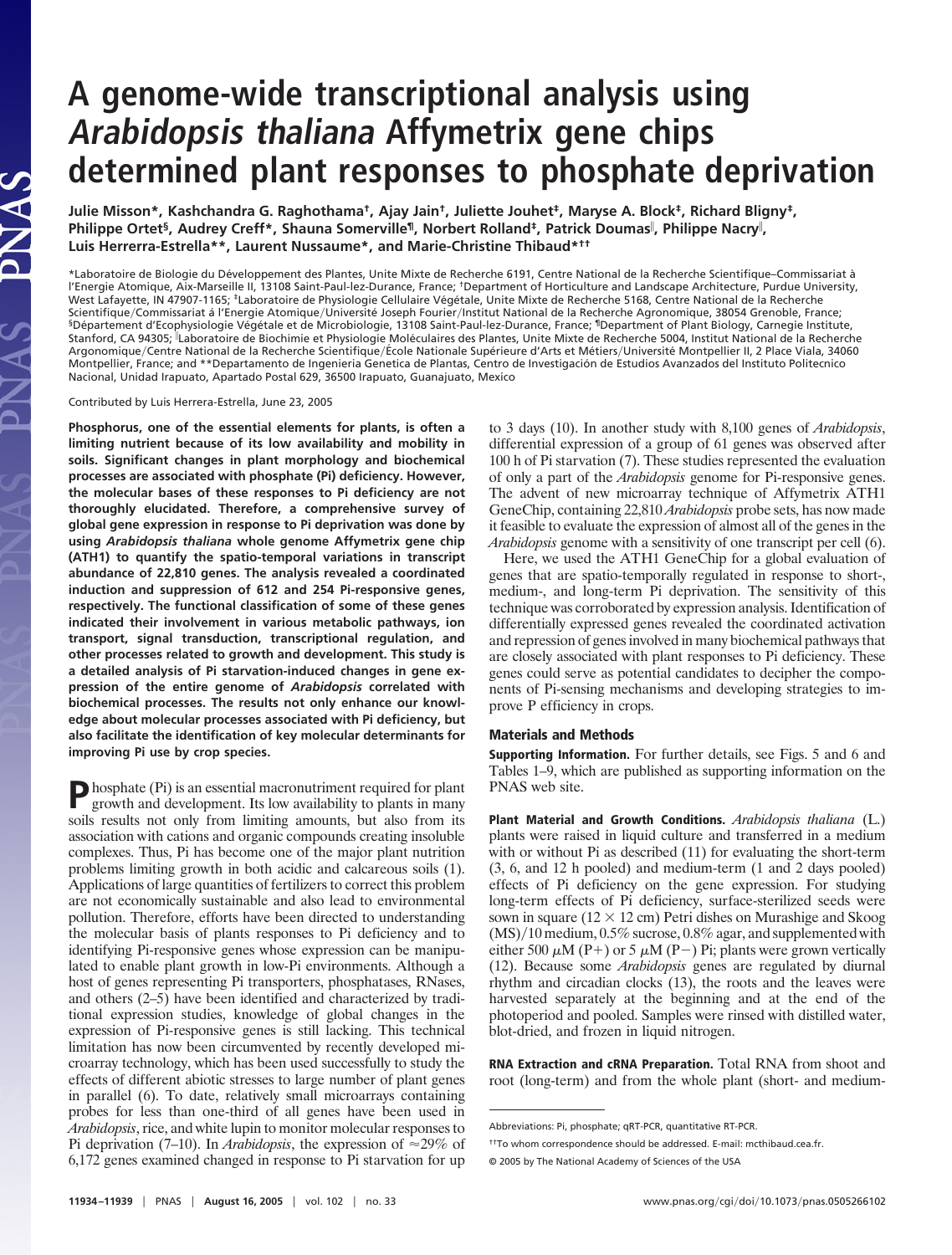term) was extracted as described (11, 12). cRNA was prepared following the manufacturer's instructions (www.affymetrix.com/ support/technical/manual/expression\_manual.affx).

**Microarray Hybridization and Data Analysis.** The Affymetrix microarrays (*Arabidopsis* ATH1 genome array) contain 22,810 probe sets representing  $\approx 80\%$  of the gene sequences on a single array. Labeling and hybridization on the ATH1 microarrays (one sample per chip) were performed according to the manufacturer's instructions (www.affymetrix.com/support/technical/manual/ expression\_manual.affx). The probe arrays were scanned and further analyzed with GENESPRING software (version 5.0; Silicon Genetics). Normalization per gene and per chip of the log<sub>2</sub> values was performed to allow the comparison of the three independent replicates performed for each set of experiment. In addition, normalization was performed separately for each experiment and plant tissue for all measurements using the flags (''present,'' ''marginal,'' or ''absent'') assigned by Affymetrix treatment of the arrays. However, only those transcripts that were declared present or marginal in at least three of six chips were taken into account. Such a procedure facilitated the elimination of transcripts with very low signals in both treatments (declared ''absent''). This elimination was achieved by selecting the genes that were absent in at least four microarrays (four, five, or six arrays) and on this basis, complementary lists of genes were generated. Data were then analyzed for each of the experiments comprising plants deprived of Pi for different lengths of time and results were compared with corresponding  $P(+)$  plants (control). The genes that revealed significant changes in their expression in  $P(-)$  plants were selected by applying a *t* test (one-way ANOVA Welch *t* test,  $P = 0.05$ ). Moreover, a cutoff value of 2-fold change, which is commonly used for microarray analysis (10), was adopted to discriminate expression of genes that were differentially altered in response to Pi deficiency. Annotation of the genes represented on the microarray to genomic ORFs was done with ''gene description'' and ''gene ontology'' programs of GENESPRING (based on information from the international *Arabidopsis* Genome Initiative sequencing project in collaboration with The Institute for Genome Research). To test the hybridization quality, "*Arabidopsis* control genes" coding for GAPDH, actin, tubulin, ubiquitin, and several ribosomal RNAs (25S, 5S), spotted by the manufacturer, were verified. The expression ratios  $[P(-)]$  $P(+)$ ] of the control genes were consistently in the range of 0.81–1.29.

**Real-Time Quantitative RT-PCR (qRT-PCR) and Northern Analysis.** A few differentially regulated Pi-responsive genes identified from the microarray analysis were selected for validation of the results by qRT-PCR and Northern analysis. cDNA was used for performing qRT-PCR (iCycler Real-Time PCR Detection System, Bio-Rad). Specific primers  $(T_m, 58-63^{\circ}C)$  were designed to generate PCR products between 150 and 350 bp (Table 1). qRT-PCR of GAPDH C (At3g04120) was performed for standardization. Platinium Quantitative PCR SuperMix-UDG (Invitrogen) was used for the PCRs according to the manufacturer's protocol with a minor modification (0.33  $\mu$ M of each primer in a final volume of 15  $\mu$ l). Northern analysis was performed as described (11).

**S6K2 Promoter Fusion.** The gene *AtS6K2* (At3g08720), coding for a ribosomal protein S6 kinase is induced during Pi deficiency (Table 7)*.* A 520-bp fragment of its promoter located upstream of the transcription start was PCR amplified and cloned into the modified binary vector pBIN-<sup>35</sup>S-mgfp4 at HindIII/XbaI replacing the <sup>35</sup>S promoter (kindly provided by J. Haseloff, University of Cambridge, Cambridge, U.K.). Transgenic plants were generated by vacuum infiltration of inflorescence with *Agrobacterium* as described (14). **Quantification of Lipids, Anthocyanins, Macro- and Microelements, and Pi.** Lipids, fatty acids, and anthocyanins were quantified as described (15–17). Soluble inorganic Pi was measured in plants from short- and medium-term Pi deficiency treatments (12), whereas samples from long-term treatment were mineralized in  $14\%$  HNO<sub>3</sub> in a microwave system (MarsX, CEM) for the determination of macro- and microelements by ICP (ICP OES Vista MPX, Varian).

**31P- and 13C-NMR Spectroscopy.** Metabolite analysis was performed by NMR as described (18) on leaf extracts from the plants grown in Petri dishes in a medium without sucrose for 20 days. The plants were enriched with <sup>13</sup>C in a growth chamber that allowed accurate regulation of the atmospheric gas composition and environmental parameters. The growth chamber conditions were: 10-h photoperiod with 100  $\mu$ mol·m<sup>-2</sup>·s<sup>-1</sup> light, 22/18°C day/night temperature, and 90% humidity.  $CO_2$  (containing 10% of  $\frac{13}{2}CO_2$  purchased from Euriso-Top, Saint-Aubin, France) concentration in the chamber was maintained at 350  $\mu$ l-liter<sup>-1</sup> during the light period by automatic injections to compensate for photosynthetic assimilation.

## **Results and Discussion**

**Phenotypic, Physiological, and Biochemical Modifications in Pi-Starved Plants.** The plants were grown on low Pi  $(5 \mu M)$  to reduce the nonspecific effects of complete nutrient deficiency on growth. The effects of Pi deficiency treatments on some of the morphological, biochemical, and physiological traits were evaluated. A significant decline of 55% and 68% in soluble Pi content after 12 and 48 h of Pi deficiency, respectively (Fig. 1*A*) indicated a rapid effect of Pi withdrawal from the growth medium. This response to Pi deprivation could be due to small seed size of *Arabidopsis* with low Pi reserves. Generally, the amount of metabolic reserve in a seed is correlated with its size, which could be critical for seedling survival during various environmental stresses (19). However, a decline in Pi content did not result in a significant accumulation of anthocyanins (data not shown), which is one of the traits associated with Pi deficiency (1). Although many of the well characterized Pi starvation-induced genes including *Pht1;4* (10, 11), are induced during short- and medium-term Pi deficiency, the degree of Pi stress may not be sufficient enough to elicit anthocyanin accumulation. Accumulation of anthocyanins was observed in the leaves only when the plants were subjected to long-term Pi deficiency (Fig. 1*B*). In addition, there was a reduction in leaf size and a modification in the root architecture (i.e., higher densities of lateral roots and root hairs), typical responses of plants to Pi deficiency (20). Pi-deficient plants also exhibited an early arrest of the primary root growth (0.3  $\text{cm}$ -day<sup>-1</sup> and 2 cm-day<sup>-1</sup> in low and high Pi, respectively), whereas secondary roots continued to grow (Fig. 1*C*). Long-term Pi deficiency-induced modifications in morphological and biochemical traits could be attributed to a decline in the total Pi content in the leaves and the roots (Fig. 1*D*). A significant decline in the concentration of K in leaves, and an appreciable increase in the concentration of S in both the roots and the leaves, was also observed (Fig. 1*D*). Likewise, higher accumulation of some micronutrients (i.e., Fe, Zn) was observed during long-term Pi deprivation (Fig. 1*E*). This observation suggests that, during Pi deficiency, the activity and/or utilization of other nutrients was altered. This finding is not surprising considering the importance of Pi in numerous energyrequiring metabolic and transport processes (21). Effects of longterm Pi deficiency on various water-soluble metabolites involved in P and C metabolism were also examined. 13C-NMR spectroscopy analysis showed a reduction in the concentration of fumarate, whereas glutamine and arginine increased in Pi-deficient plants (Fig. 1*F*). The level of fumarate, a storage form of C, is known to be affected during Pi deficiency (22). Accumulation of polyaminated glutamine and arginine in Pi-deficient plants could be an adaptive response toward meeting the demand for N for protein synthesis. The 31P-NMR analysis also revealed a decrease in the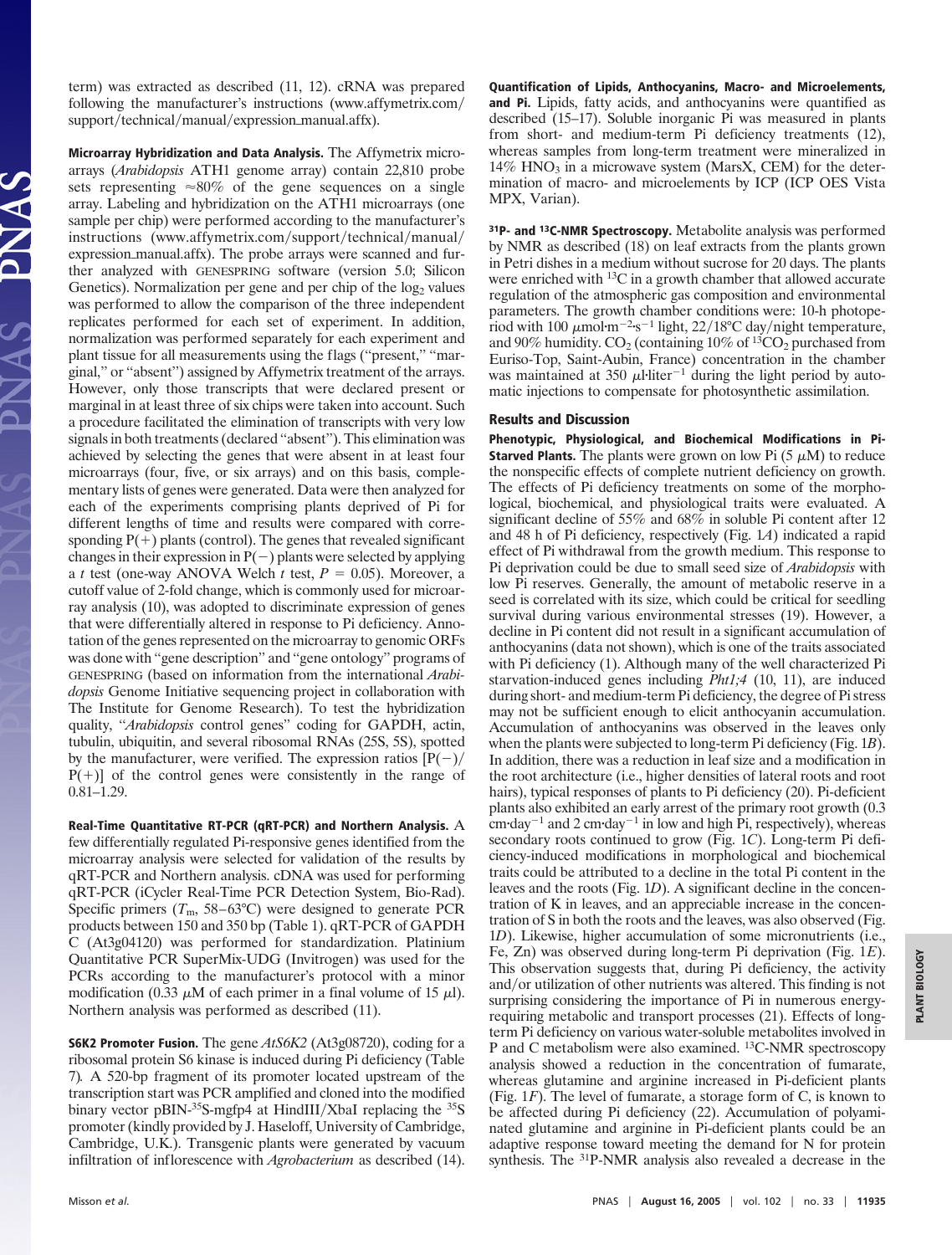

**Fig. 1.** Effects of Pi deficiency on some of the traits of *Arabidopsis*. (*A*) Soluble Pi in whole plant after transfer to low (open bars) or high (filled bars) Pi. (*B*) Anthocyanin accumulation in the leaves in response to Pi deficiency. (*C*) secondary/primary root length ratio in low-Pi (open bars) or high-Pi (filled bars). Macroelements (*D*) and microelements (*E*) in the high Pi (black bars) and low Pi (white bars) leaves and high Pi (dark gray bars) and low Pi (light gray bars) roots. (*F*) 13C-NMR analysis. fum, fumarate; Glu, glutamate; Gln, glutamine; Arg, arginine; ref, reference (500  $\mu$ mol maleate). Upper traces correspond to the enlargement of the corresponding spectrum in the rectangle in the lower trace.

concentrations of inorganic Pi and phosphorylcholine (results not shown). Reductions in both inorganic Pi and soluble phosphorylated compounds in plants grown under Pi-deficiency have been correlated with an inhibition of growth (23).

**Microarray Analysis of the Spatio-Temporally Regulated Pi-Responsive Genes.** ATH1 microarrays were used to evaluate the spatiotemporal regulation of genes in response to Pi deficiency. During short-term Pi deficiency (Table 2), 72 genes were induced, whereas only four genes were suppressed (Fig. 2). These numbers increased significantly (291 genes induced, 34 genes suppressed) during medium-term Pi starvation (Table 3). At these two time points, 16% of the induced genes had overlapping expression, whereas only 1 gene was suppressed (Fig. 2). Furthermore, the induction (91 genes) or suppression (22 genes) of some genes was only transient. This pattern of gene expression points to a very rapid but transient change occurring even during short periods of Pi deficiency. Modulation in the expression of the Pi-responsive genes correlated with a decline of soluble Pi content during early stages of Pi deficiency treatments (Fig. 1*A*) as reported earlier (10). Long-term Pi deprivation resulted in the differential regulation of 732 genes of which 501 were induced [228 in the roots (Table 4) and 404 in the



**Fig. 2.** Number of genes induced (*A*) or repressed (*B*) in low Pi. Comparison of short-term (diamonds), medium-term (squares), and long-term (circles) experiments. The whole plant was analyzed to monitor the regulation of Pi-responsive genes during short- and medium-term experiments. Results from leaves and roots analyzed separately were mixed as long term experiment.

leaves (Table 5)] and 231 were suppressed, 74 in the roots (Table 4) and 169 in the leaves (Table 5). Expression of 26.1% of the induced and 4.8% of the suppressed genes overlapped in both leaves and roots. Nevertheless, most of the genes were specific for either roots or leaves, suggesting that different plant organs respond to Pi deficiency by activating distinct sets of genes. Comparison of the microarray data from all of the three time points showed the common induction of 48 genes and suppression of only one gene (Fig. 2). These results are in agreement with results from the smaller microarrays with *Arabidopsis*, rice, and white lupin showing similar patterns of gene expression (7–10). The differential expression of Pi-responsive genes is considered an adaptive response by plants to Pi deficiency, which facilitate acquisition of sparingly available Pi and concurrent attenuation of some of the energy-requiring metabolic pathways (21). Furthermore, differential regulation of the closely related members of the purple acid phosphatase gene family was found in the roots and leaves of long-term Pi-starved plants. Likewise, the microarray discriminated among closely related members of Pht1 family  $(Pht1;2$  and  $Pht1;3)$ , which share  $>95\%$  sequence homology (2). This finding clearly demonstrates one advantage conferred by the use of Affymetrix ATH1 microarray (6).

**Validation of the ATH1 Microarray Data.** The expression levels determined from ATH1 arrays were confirmed by a combination of qRT-PCR, Northern analysis, and promoter-reporter gene fusion studies. Although qRT-PCR results were in general agreement with the microarray data, quantitative differences in the modification of expression level of some of the genes (At5g05340, At2g02990, and At5g56870) were observed (Fig. 3*A*). Extreme expression ratios of some of the genes that were also barely expressed in one of the conditions (declared absent by the Affymetrix analysis) have a poor quantitative significance (raw values of microarray results are provided in Tables 2–5). Earlier microarray analysis had also shown values derived from qPCR generally exceeded those from the array (24). Affymetrix technique was found to be more sensitive than Northern analysis (e.g., At5g56870 transcripts in the leaves, Fig. 3*B*). In addition, GFP fused to the promoter of  $AtS6K2$  [induced in roots of  $P(-)$  plants] revealed *in*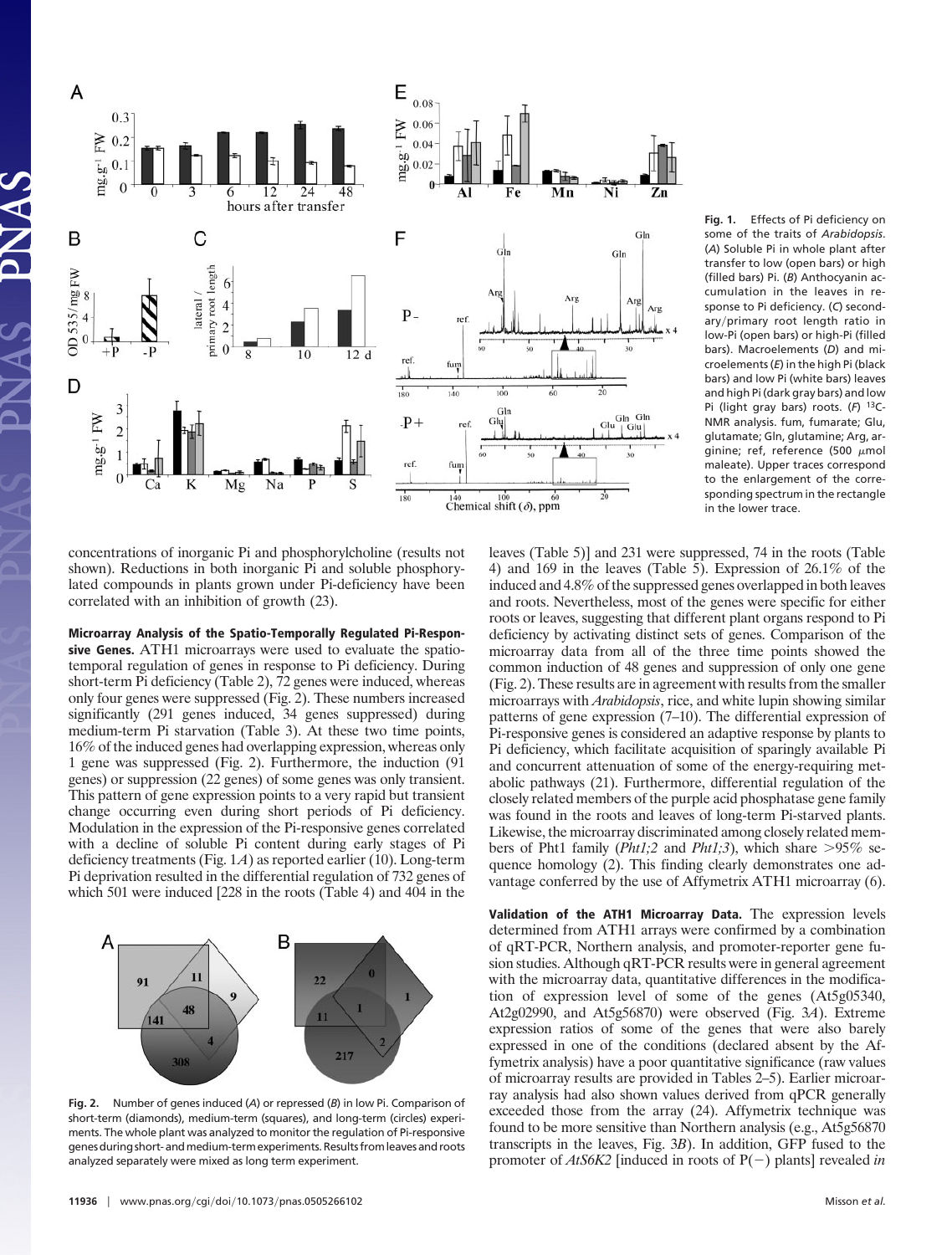

**Fig. 3.** Validation of ATH1 results. (*A*) Comparison of chip results and q-PCR.  $P(-)/P(+)$  ratio in leaves and roots for some selected genes are shown. Two different scales were used for the genes that were up- or down-regulated. Q-PCR and ATH1 results are means and SD of three assays performed on triplicates. (*B*) Northern blot analysis and chip results [ratio  $P(-)/$  $P(+)$ ] of Pi-responsive genes in leaves (L) and roots (R). Plants were harvested after 5, 10, and 15 days of transfer in low  $[P(-)]$  or high Pi  $[P(+)]$ , and 10  $\mu$ g of total RNA, isolated from the whole plant, was hybridized with 32P-labeled cDNA fragments of the genes. Equivalence of RNA loading in all of the lanes is shown by 32P-labeled tubulin hybridization and ethidium bromide-stained rRNA (*Lower*). (*C*) Expression of GFP fused to *AtS6K2* (At3g08720) promoter in the stele and emerging lateral roots of transgenic plants grown under high  $[P(+)]$  and low Pi  $[P(-)]$ . (Scale bar, 50  $\mu$ m.)

*vivo* gene expression restricted only to the stele and emerging lateral roots of Pi-deprived plants (Fig. 3*C*). This result illustrates the high sensitivity of the Affymetrix technique, which allowed the evaluation of Pi-responsive genes that are either expressed at low levels or restricted to specific cell types and substantiates the robustness of transcript profiling with Affymetrix arrays (6).

**Functional Classification of Pi-Responsive Genes with Altered Expression Patterns.** Pi-responsive genes were categorized into different functional groups (Table 7). Approximately 84% and 75% of the induced and suppressed genes, respectively, had known functions. The first group contained genes that are related. In addition to genes harboring general metabolic functions, this study highlights the involvement of genes related to the uptake and transport of Pi and other inorganic ions and to the Pi salvage systems. Among the genes coding the Pht1 family of Pi transporters (2), *Pht1;4* was induced during short-, medium-, and long-term treatments, indicating a rapid and sustained induction of this gene in response to Pi deprivation, which is consistent with its proposed role in both acquisition and mobilization of Pi (11, 12). Some of the members of this family were induced only during medium- and/or long-term Pi-deficiency (Fig. 5*A*). Spatio-temporal regulation of the genes of Pht1 family indicates an apparent lack of functional redundancy among family members (2). Induction of *Pht3;2*, encoding a mitochondrial ATP/ADP antiporter, during medium- and long-term Pi deprivation, was shown (Fig. 5*A*). Genes involved in Pi mobilization from organic compounds such as the gene encoding glucose-6P/Pi translocator were induced only upon prolonged Pi deficiency. These ''late'' genes are thought to play a role in promoting the efficient use of Pi by the plant (25). It is therefore evident from the microarray results that there is Pi-deficiency-induced spatio-temporal regulation of genes involved in Pi acquisition and its mobilization; complex mechanisms necessary for plants to thrive under Pi deficiency. Late induction of *PHO1;H1*, which is involved in the loading of Pi into the xylem vessels (26), supports this view. Furthermore, there was induction of genes coding sulfate transporters (*SULTR 1;3*, *SULTR 3;4*) that may have facilitated the higher uptake of S during Pi deficiency (Fig. 1*D*), possibly to meet the demand for increased sulfolipid synthesis and for balancing the anion/cation ratio in the absence of Pi ions (27). Mechanisms involved in maintenance of Fe homeostasis (28), such as the differential and coordinated suppression of the iron transporter *IRT1* in the roots and induction of *AtFER1* (encoding a protein involved in iron storage in the chloroplast) in leaves, reflected the plant response to Fe overload induced by Pi-deficiency. These expression data correlated with the elevated concentrations of Fe, and other metals observed in Pi-deficient plants (Fig. 1*E*) may be linked to increased availability in the medium in absence of Pi. This theory was confirmed by running the chemical equilibrium model (VISUAL MINTEQ version 2.30). In addition, genes for several metal and ATP-binding cassette transporters were induced in Pi–deprived plants (Tables 6 and 7). This finding suggests that one adaptive response to Pi deficiency by the plant is to enhance its capacity to absorb and scavenge Picomplexing metals to release sequestered Pi from the medium.

Another group of genes identified by our experiment is involved in triggering Pi-salvage via the conversion of organic phosphorus into available Pi (4, 29). Of the 29 genes that encode different purple acid phosphatases in *Arabidopsis*, 27 were present on the ATH1 microarray analysis, and 11 of them were induced by Pi deficiency (Fig. 4*B*). In addition, one of the ribonuclease genes (RNS1) was induced early in response to Pi deprivation, suggesting that ribonucleases could play a role in the remobilization of P during Pi deprivation (4). Induction of pyrophosphate-dependent phosphofructo-1-kinase and nucleotide pyrophosphatase genes during medium- and long-term Pi deficiency treatments also represent an important mechanism to reduce Pi demand in plant organs (21). The distinct induction of the expression of genes for glycerol-3-P permeases also points toward the complexity of the various adaptive modifications that occur in the plant for optimal utilization of Pi under limiting conditions.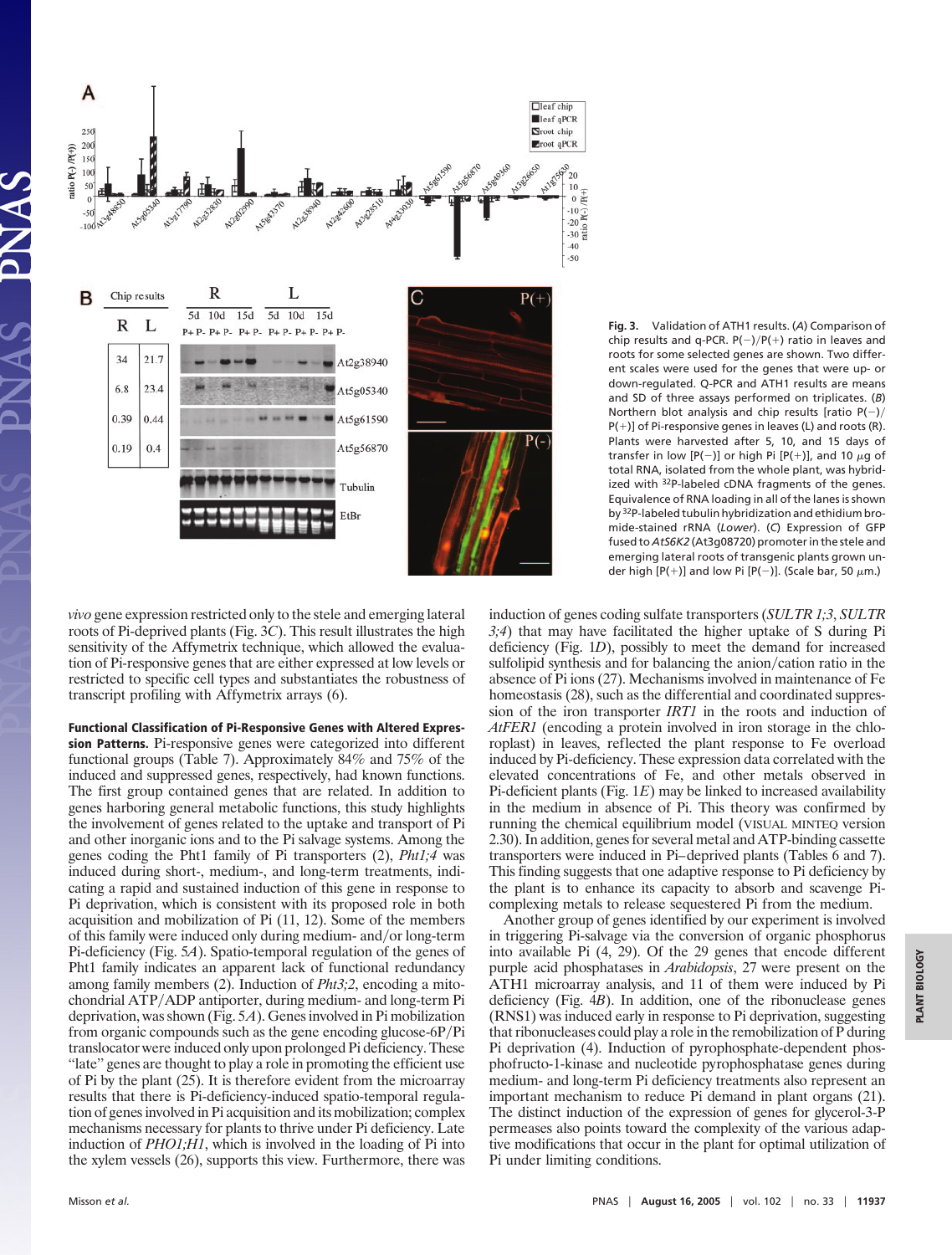

**Fig. 4.** Transcriptional regulation in pathway of glycosylglyceride biosynthesis in short-term (squares), mediumterm (diamonds), and long-term [leaves (circles) and roots (triangles) analyzed separately] experiments. Fold change: red,  $>$ 10; orange, 4–10; yellow, 2–4; white, 0.5–2; green, 0.25– 0.5; pale blue, 0.1–0.25; dark blue, 0.1. \*, Significant, one-way ANOVA, *P* 0.05. (*Insets*) Metabolite quantification [% of total lipids in  $P(+)$  and  $P(-)$  and ratio  $P(-)/P(+)]$  in short-, medium- and long- (leaf, root) term treatments. DPG, diphosphatidylglycerol; PG, phosphatidylglycerol; PI, phosphatidylinositol; PE, phosphatidylethanolamine; PC, phosphatidylcholine; SQDG, sulfoquinovosyldiacyl glycerol; MGDG, galactosyl-1,2-diacylglycerol; DGDG, digalactosyl-diacylglycerol.

Detailed analysis of Pi-responsive genes also revealed that  $\approx$ 7% (44 genes) are involved in lipid biosynthetic pathways (Table 6). Of these genes, only two were suppressed. About 50% of the lipid related genes were induced within 2 days of Pi deprivation. Induced genes largely represented those coding for enzymes involved in phospholipid degradation and galacto- and sulfolipid synthesis (Fig. 4). Interestingly, only a few of the genes coding for phospholipases D (At3g05630) and C (At3g03540) were induced during Pi deficiency. These results suggest a role for these genes in the lipid metabolic pathway during Pi deficiency. Genes involved in the subsequent utilization of DAG to synthesize galactolipids (MGDG, DGDG) were strongly up-regulated at early stages of Pi deprivation, which is consistent with previous data (30). Genes coding for MGDG synthases (*MGD2* and *MGD3*) were induced 4- to 10-fold during short-term Pi deprivation; whereas expression of *DGD1* and *DGD2*, coding for DGDG synthases, was enhanced during medium- and long-term Pi deficiency, respectively. Similarly, the genes encoding UDP glucose-4-epimerase and UDP galactose-4 epimerase, which convert UDP-glucose to UDP-galactose (galactolipid precursor), were induced during medium- and long-term Pi deficiency. This induction could facilitate the production of galactose required for galactolipid synthesis. Comparatively, the genes coding for UDP-sulfoquinovose synthase and UDP-sulfoquinovosyl:DAG sulfoquinovosyltransferase exhibited early and sustained induction during Pi deficiency treatments; this was reflected by a 4-fold increase in the level of SQDG in  $P(-)$  leaves during long-term Pi deficiency. Although SQDG is not considered essential for plant development (31), under Pi deficiency it could possibly replace PG and may allow photosynthesis to continue despite a reduction in phospholipid content. *Arabidopsis* mutants defective in sulfolipid synthase show impaired growth during Pi deprivation (31). These modulations of lipid biosynthetic pathways indicate a complex mechanism to replace membrane phospholipids with nonphosphorus galacto- and sulfolipids that may have evolved to scavenge and conserve Pi in plants under Pi-limiting conditions (30). These results correlated with variations in phospholipids, sulfolipids and glycosylglycerides (Fig. 4). Alteration of the lipid content became apparent within 2 days, whereby a decrease of PG and PC was compensated by an increase of SQDG and DGDG. In leaves of plants grown in Pi-deficient medium, reduction in the levels of all phospholipids except DPG was observed. Interestingly in the  $P(-)$  roots no significant difference was detected in any of the phospholipid species including PC, but there was a substantial increase in the level of DGDG. This finding suggests that lipid composition is more sensitive to Pi deficiency in leaves than in roots, as indicated earlier (16). Despite an early induction of *MGD2* and *MGD3*, there was no significant increase in MGDG level, even during long-term Pi deficiency; this may be due to rapid conversion of MGDG into DGDG by DGD1 and DGD2, whose activity increased during long-term Pi deficiency. Furthermore, the genes *DGD1* and *DGD2* exhibited differential regulation in roots and leaves. Earlier studies have also shown the preferential biogenesis of DGD2 and DGD1 outside of plastids and in the chloroplast membrane, respectively (30, 32). The present microarray analysis revealed an early, sustained, and coordinated induction of a host of Pi-responsive genes involved in Pi acquisition and conversion of organic phosphorus into available Pi. These experiments also indicated that Pi deprivation is perceived at the molecular level as soon as Pi is withdrawn from the medium, suggesting that the plant is able to sense decrease of Pi concentration either in the medium or in cells.

Because accumulation of anthocyanin is a characteristic response of plants to long-term Pi deficiency (Fig. 1*B*), microarray data were also evaluated for the differential regulation of genes involved in its biosynthesis (Fig. 6). At each step of the anthocyanin biosynthetic pathway leading to the synthesis of cyanidin, pelargonidin, and flavonoids, at least one gene was found to be induced. Although the majority of these genes were induced only during long-term Pi deficiency treatment and more specifically in the leaves, a few of them encoding flavonol 3-*O*-glucosyltransferase were significantly up-regulated after 2 days of Pi deficiency. On average, genes were induced 3- to 4-fold, with the notable exceptions of dihydroflavonol-4-reductase, anthocyanindin synthase, and flavonone-3 hydroxylase, which showed 5- to 6-fold induction. Moreover, two genes coding for anthocyanin 5-aromatic acyltransferase and one for anthocyanin2 were induced (Table 7). Interestingly, in Pideficient leaf samples, there was an induction of a gene coding for chalcone synthase, which is responsible for the conversion of 4-coumarate to naringenin in flavonoid biosynthetic pathway (Fig. 6). Accumulation of naringenin has been shown to affect the transport of auxin to roots (33), which could be responsible for an altered root architecture, a hallmark of plant responses to Pi deficiency (34). In addition, the expression of some of the genes associated with phytohormone responses was also altered during Pi deficiency. For instance, genes involved in auxin response were modulated during medium-and long-term Pi-deprivation (Table 7).